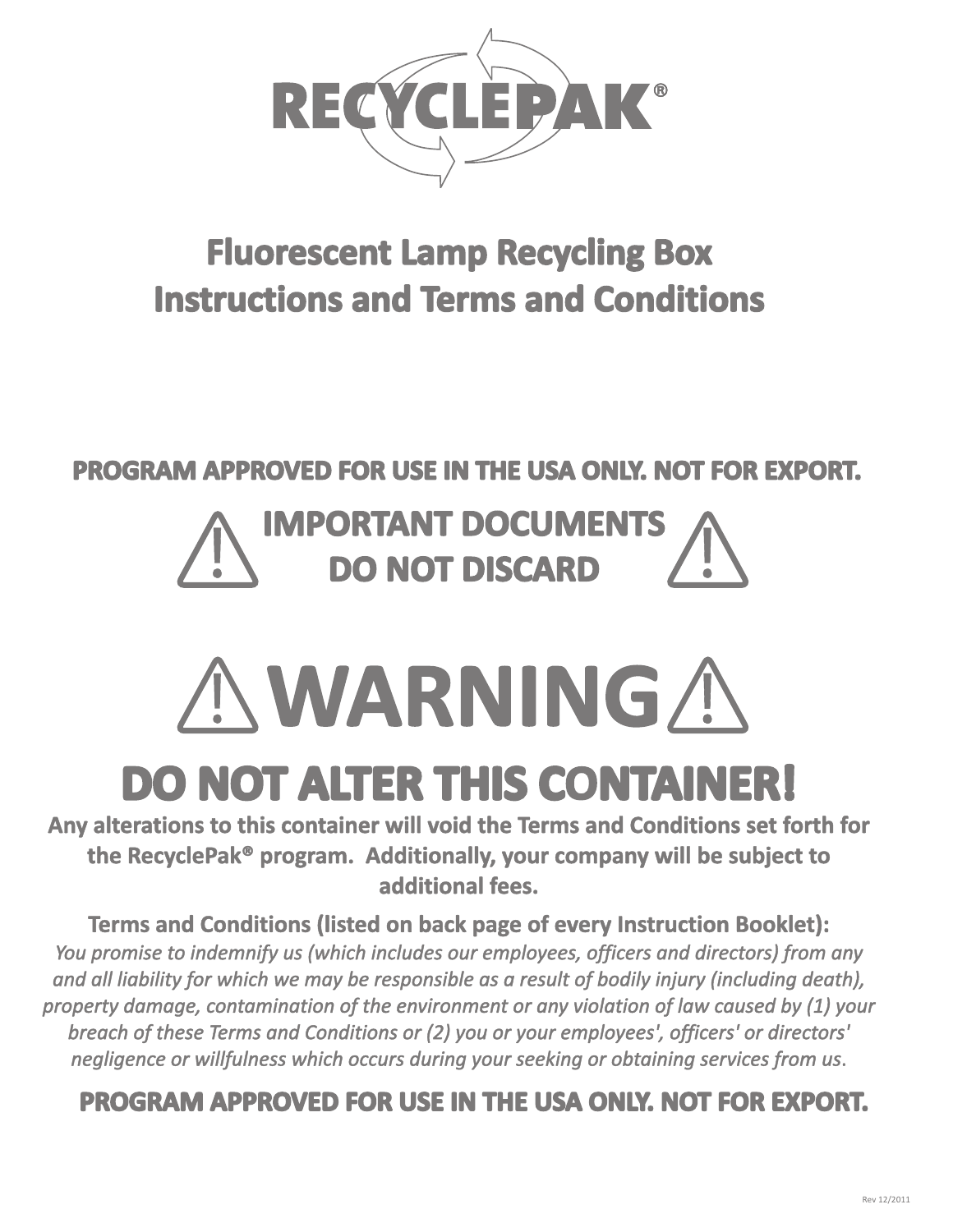## **RECYCLEPAK® PACKAGING AND SHIPPING INSTRUCTIONS**

**THE INSTRUCTIONS MUST BE FOLLOWED FOR SAFE PACKING, STORAGE AND SHIPMENT OF THIS CONTAINER.**

**Additional Shipping Charges-**If you exceed the stated capacity of a RecyclePak® container, ship us non-approved contents, ship us items in the wrong RecyclePak® container, or ship us items in a container other than an approved RecyclePak® container we may charge you an additional fee to compensate us and you agree to pay the additional fee(s).

Recommended Safety Supplies- Veolia recommends the use of gloves and safety glasses when handling fluorescent and other types of lighting waste.

**Customer Service-** (888) 669-9725 Monday – Friday- 8am to 5pm CST



# **PROGRAM APPROVED FOR USE IN THE USA ONLY. NOT FOR EXPORT.**

LAMP RECYCLING BOXES (Applies to Supply-043, Supply-044, Supply-065, Supply-098, Supply-126, Supply-190, Supply-191 and Supply-192) **Authorized Contents-** The RecyclePak® lamp boxes are designed for a variety of lamp types. Please follow the guidance below as to the types of lamps allowed in RecyclePak® lamp boxes. Placing unauthorized materials inside any RecyclePak® container will subject you to additional handling fees as well as violate our terms and conditions and eliminate any liability protection offered under this program.

- **Supply-043-** Holds 30 T12 / 72 T8 4ft straight fluorescent lamps & u-tube lamps ONLY<br>• **Supply-044-** Holds 16 T12 / 39 T8 8ft straight fluorescent lamps ONLY
- 
- ?**Supply-044-** Holds 16 T12 / 39 T8 8ft straight fluorescent lamps ONLY ?**Supply-065-** Holds 68 T12 / 146 T8 4ft straight fluorescent lamps & u-tube lamps ONLY
- 
- ?**Supply-098-** Holds 16 T12 / 39 T8 4ft straight fluorescent lamps ONLY **Supply-126-** Holds 22 T12 / 32 T8 u-tube lamps, misc. amounts of high intensity discharge lamps, up to 250 compact
- fluorescent lamps<br>• Supply-190- Holds 25 T12 / 57 T8 8ft straight fluorescent lamps ONLY
- **Supply-191- Holds 46 T12 / 81 T8 u-tube lamps, 60 400W HIDs**
- ?**Supply-191-** Holds 46 T12 / 81 T8 u-tube lamps, 60 400W HIDs **Supply-192-** Holds 150 small spiral compact fluorescent lamps, 525 2-pin compact fluorescent lamps, 265 4-pin compact fluorescent lamps, incandescent

#### **Step #1- Open and Complete Your Return Shipping Label**

- 1. Open your FedEx Ground Label booklet adhered to the front of the box by removing the "remove to open" tab. **(See Figure 1)**. Detach to expose label. Retain your proof of purchase included within the FedEx Ground Label booklet. **(See Figure 2).**  Since certain states require special handling (Alaska, Hawaii and Puerto Rico), a prepaid shipping label may not be enclosed. Please contact customer service toll-free at (888) 669-9725 to arrange for pickup if a label was not enclosed.
- 2. Write your mailing address in the "From" section on the FedEx Ground label **(See Figure 3)**. Make sure to include your company name, mailing address, city, state and zip code. **A CERTIFICATE OF RECYCLING WILL NOT BE ISSUED IF THIS IS NOT COMPLETELY FILLED OUT.**
- 3. Complete the label by checking the type of material you will be placing in the container and entering an "**ACCUMULATION START DATE"**. The "**ACCUMULATION START DATE"** is defined as the date when your first lamp was placed into the RecyclePak® **(See Figure 4)**.
- 4. Enter the "**ACCUMULATION START DATE"** also on the container under the **"GENERATORS RESPONSIBILITIES" (See Figure 5).**
- 5. Apply the appropriate color coded sticker to the FedEx Ground label as directed in your FedEx Ground Label booklet and map. **(See Figure 6)**. If you have questions, please call customer service toll-free at (888) 669-9725. **SHIPPING TO UNAUTHORIZED ZONES** will subject you to additional handling charges.

#### **Step #2- Prepare Package**

- 1.Open container and seal bottom of box with 3" minimum clear plastic tape or equivalent. **MAKE SURE CORNERS, EDGES, FLAPS AND SEAMS ARE PROPERLY SEALED WITH TAPE (See Figure 7).**
- 2. The RecyclePak® container **MUST BE PROPERLY SEALED AND STRUCTURALLY SOUND. THE CONTAINER MUST LACK EVIDENCE OF LEAKAGE OR DAMAGE THAT COULD CAUSE LEAKAGE.** FedEx Ground may refuse packages that do not meet the criteria!
- 3.Open brown corrugated tube and place **inside** the liner **(See Figure 8).** Place bagged tube into RecyclePak® **(See Figure 9)**.



**PLACING THE BROWN CORRUGATED TUBE INSIDE THE LINER IS REQUIRED. DO NOT PLACE THE LINER INSIDE THE RECYCLEPAK**® **WITHOUT FIRST PLACING THE BROWN CORRUGATED TUBE INSIDE THE LINER. FAILURE TO DO THIS WILL RESULT IN NON-COMPLIANT SHIPPING AND SUBJECT YOU TO ADDITIONAL HANDLING FEES.** 







Figure 3



Figure 4



Figure 5



Figure 6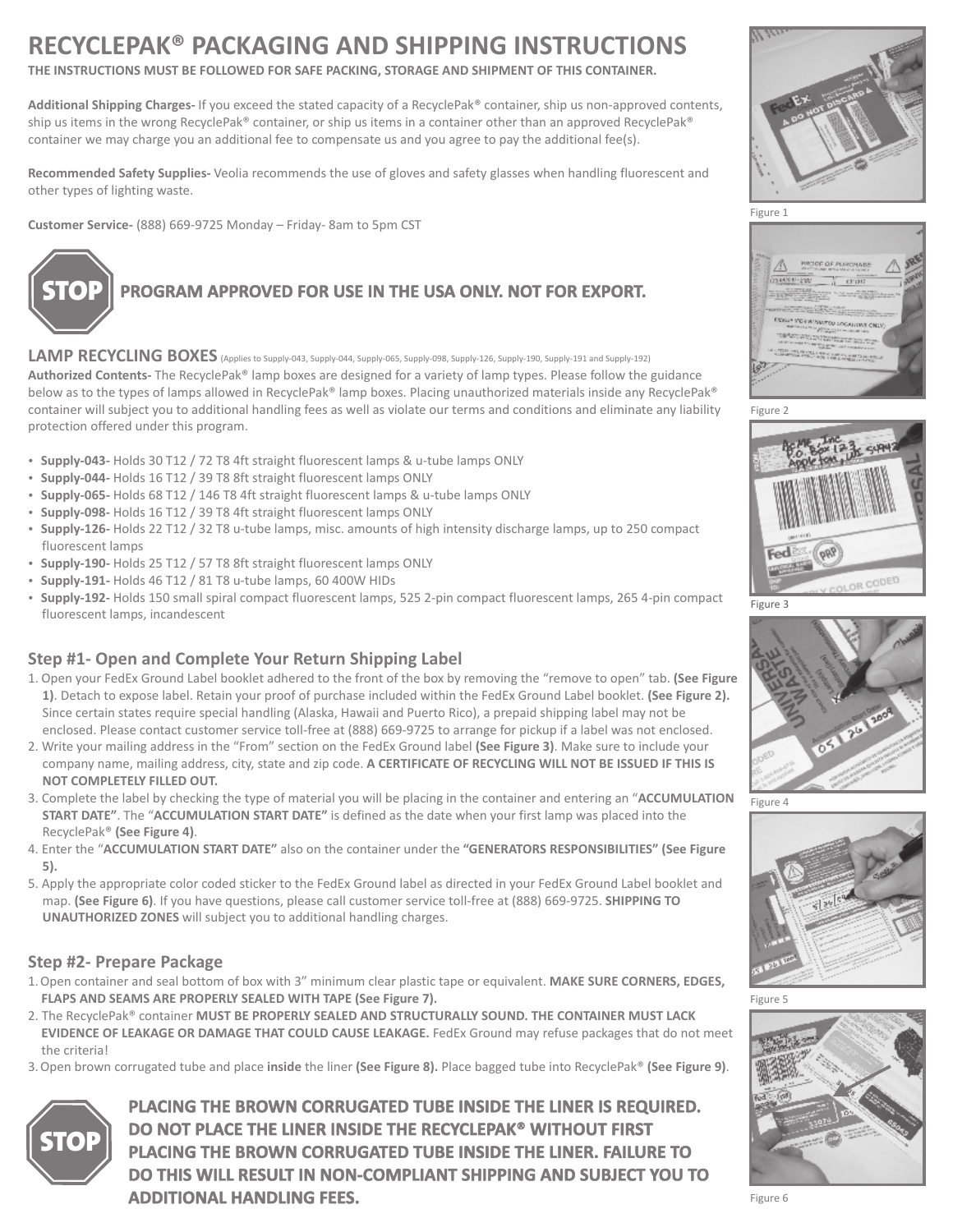4. Locate (4) enclosed white velcro strips, remove backing from both sides and apply to the top flaps marked "EZ" on the RecyclePak**® (See Figure 10).** Close flaps in order marked. Press firmly to secure temporary velcro seal on both sides. Open flap carefully to ensure velcro is adhered to both the top and backside of the flap. Prepare to fill.

#### **Step #3- Fill Container**

- 1.Carefully fill the RecyclePak® with appropriate number of lamps. This depends upon the model box purchased. Refer to **AUTHORIZED CONTENTS** at the beginning of this instruction sheet for guidance. **DO NOT BREAK OR CRUSH LAMPS. USE WHOLE OR INTACT LAMPS ONLY. (See Figure 11)**.
- 2.High Intensity Discharge Lamps (HIDs) must be placed into original manufacturer boxes OR wrapped in newspaper prior to being placed into RecyclePak®.
- 3.**DO NOT EXCEED CAPACITY. AN ADDITIONAL SERVICE FEE WILL APPLY TO ALL ITEMS RECEIVED THAT EXCEED THE PUBLISHED CAPACITY.**
- 4.**KEEP BOX AND LINER CLOSED WHEN NOT IN USE.**

#### **Step #4- Seal Container**

- 1. When the RecyclePak® is full and lamps are packed tightly, seal poly liner with provided tie or minimum 3" wide clear plastic tape or equivalent. Make sure poly liner is sealed and completely within box.
- 2. Close box flaps or cover in order as stated on packaging and seal with minimum 3"wide clear plastic tape or equivalent **(See Figure 7). MAKE SURE CORNERS, EDGES, FLAPS AND SEAMS ARE PROPERLY SEALED WITH TAPE**. The RecyclePak® container **MUST BE PROPERLY SEALED AND STRUCTURALLY SOUND. THE CONTAINER MUST LACK EVIDENCE OF LEAKAGE OR DAMAGE THAT COULD CAUSE LEAKAGE**. FedEx Ground may refuse packages that do not meet these criteria!

#### **Step #5- Ship Container**

- 1. Complete the **GENERATORS RESPONSIBILITIES** section on the container to include the **TYPES and COUNTS** of waste materials inside the container. **(See Figure 12).**
- 2. For business customers, call FedEx Ground (888) 777-6040 to schedule a commercial pickup from your business location.



**DO NOT SHIP YOUR CONTAINERS FEDEX FREIGHT! RECYCLEPAK MUST BE SHIPPED FEDEX GROUND. CALL (888) 777-6040 TO SCHEDULE A PICKUP WITH FEDEX GROUND OR CALL (888) 669-9725 FOR CUSTOMER SERVICE.** 



**CUSTOMERS IN THE STATE OF MAINE MUST CONTACT CUSTOMER SERVICE, TOLL-FREE AT (888) 669-9725 PRIOR TO SHIPPING THIS CONTAINER. CUSTOMERS IN THE DISTRICT OF COLUMBIA MUST HAVE OBTAINED AN EPA ID NUMBER FROM THE DISTRICT DEPARTMENT OF THE ENVIRONMENT (DDOE) AND COMPLY WITH ADDITIONAL REPORTING REQUIREMENTS AS CONTAINED WITHIN THE DDOE RULES.** 

3. Since certain states require special handling (Alaska, Hawaii and Puerto Rico), a prepaid shipping label may not be enclosed. Please contact customer service toll-free at (888) 669-9725 to arrange for pickup if a label was not enclosed.

# **Ready to Ship?**

**Call FEDEX GROUND at: (888) 777-6040 to arrange for a pickup.**

# **Need Help?**

**Call Veolia at: (888) 669-9725 for customer service.**

Register for FR88<br>breaking environmental<br>news from Yeoliat

**http://lamprecycling.veoliaes.com/subscribe**







Figure 8











Figure 11